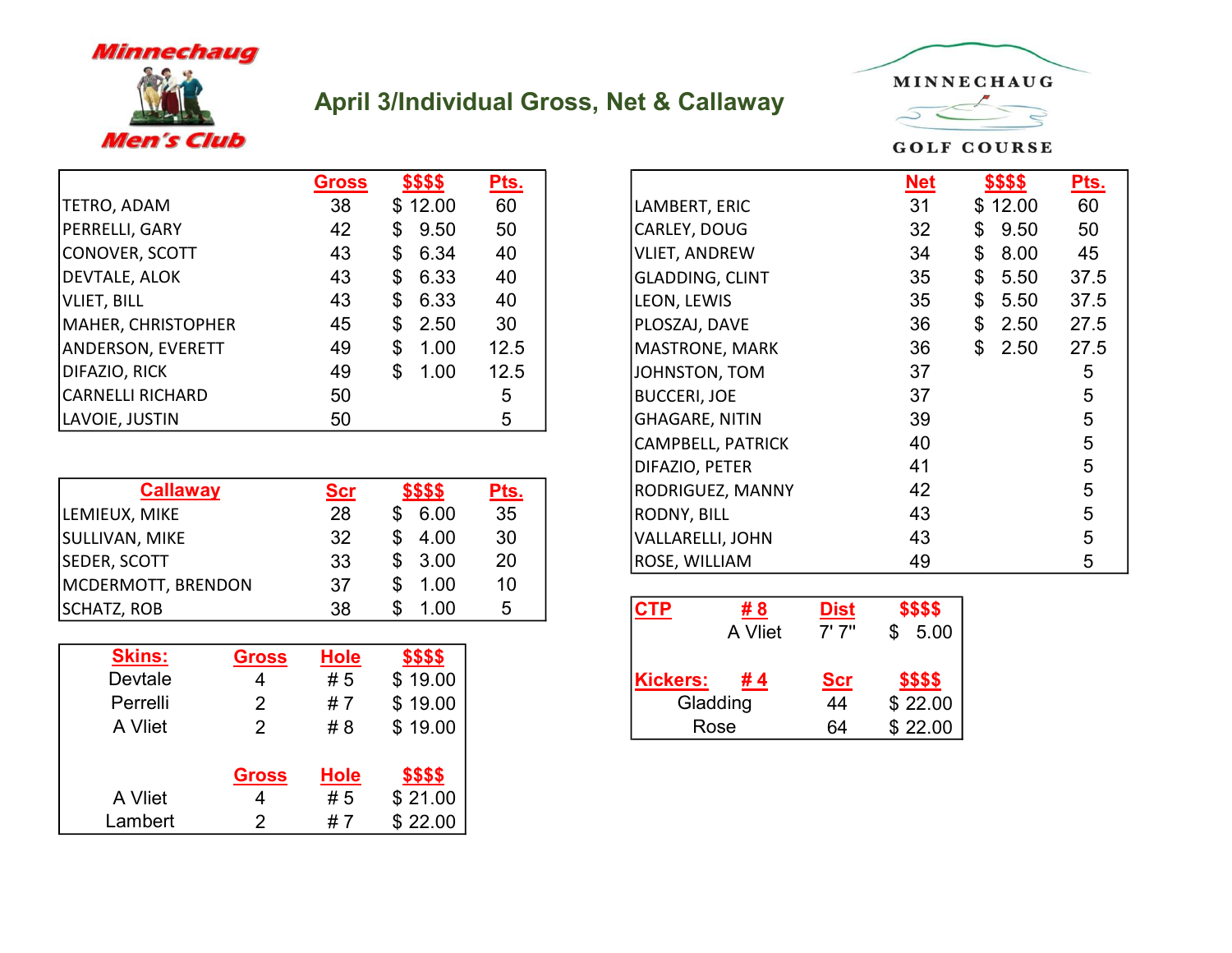| <b>Gross Skins</b>      | 1               | 2                       | 3              | 4               | 5                         | $6\phantom{1}6$         |                            | $\underline{8}$           | 9              |
|-------------------------|-----------------|-------------------------|----------------|-----------------|---------------------------|-------------------------|----------------------------|---------------------------|----------------|
| ANDERSON, EVERETT       | 5               | 6                       | 8              | 5               | 8                         | 5                       | $\overline{4}$             | 4                         | 4              |
| <b>BUCCERI, JOE</b>     | 5               | 8                       | 10             |                 | $6\phantom{1}$            | $\bar{\ast}$            | $\overline{5}$             | 5                         | 5              |
| CARLEY, DOUG            |                 | 7                       | 6              | 5               | 7                         | $\overline{4}$          | $6\phantom{1}6$            | 3                         | 4              |
| <b>CARNELLI RICHARD</b> | $6\phantom{1}6$ | 5                       | 7              | 8               | 7                         | €                       | $\overline{5}$             | 3                         | 6              |
| CONOVER, SCOTT          |                 | $6\phantom{1}$          | 6              | 5               | 6                         | 3                       | 4                          | 4                         | 5              |
| DEVTALE, ALOK           | 5               |                         | 5              | 8               | 4                         | 5                       | 4                          | 4                         | 4              |
| <b>GLADDING, CLINT</b>  | $\overline{4}$  | 5                       | 7              |                 | 6                         | 3                       | 5                          | 5                         | 5              |
| LEMIEUX, MIKE           | $6\phantom{1}6$ | 9                       | 10             | $\overline{4}$  | $9\,$                     | $\overline{5}$          | $6\phantom{1}6$            | 10                        | 10             |
| LEON, LEWIS             | $\overline{4}$  | 6                       | 6              | 6               | $\overline{5}$            | 5                       | $\overline{4}$             | $\overline{4}$            | $\Omega$       |
| MASTRONE, MARK          | 6               | 5                       | 7              | 6               | 6                         | $\overline{4}$          | $\overline{7}$             | 3                         | 5              |
| PERRELLI, GARY          | 5               | 6                       | 6              | 5               | 5                         | 4                       | $\overline{2}$             | 6                         | ◠              |
| PLOSZAJ, DAVE           | $\overline{5}$  | 4                       | 6              | $\overline{7}$  | 6                         | 9                       | 5                          | 4                         | $\overline{4}$ |
| RODRIGUEZ, MANNY        | 7               | 8                       | 8              | $6\phantom{1}6$ | 6                         | $\overline{5}$          | 5                          | $\overline{4}$            | 7              |
| ROSE, WILLIAM           | $6\phantom{1}6$ | 9                       | 9              | $\overline{7}$  | 9                         | $\overline{4}$          | 8                          | 8                         | $\overline{4}$ |
| SCHATZ, ROB             | 7               | 8                       | 6              | 8               | $6\phantom{1}6$           | $6\phantom{1}6$         | $\overline{4}$             | 8                         | 4              |
| TETRO, ADAM             | 5               | 4                       | $\overline{7}$ | 4               | 5                         | 3                       | 4                          | 3                         | 3              |
| VALLARELLI, JOHN        | $6\phantom{1}6$ | 4                       | 6              | 7               | 5                         | 5                       | $6\phantom{1}6$            | $\overline{7}$            | 5              |
| VLIET, ANDREW           | 5               | 7                       | ÷              | $\overline{7}$  | 5                         | 3                       | $6\phantom{1}6$            | 2                         | 5              |
| <b>VLIET, BILL</b>      | 5               | $\overline{\mathbf{4}}$ | 6              | $\overline{7}$  | $\overline{5}$            | 5                       | $\overline{5}$             | 3                         | 3              |
|                         | 4               | 4                       | 5              | 4               | 4                         | $\overline{\mathbf{3}}$ | $\overline{2}$             | $\overline{2}$            | 3              |
|                         |                 |                         |                |                 | <b>Devtale</b><br>\$19.00 |                         | <b>Perrelli</b><br>\$19.00 | <b>A Vliet</b><br>\$19.00 |                |